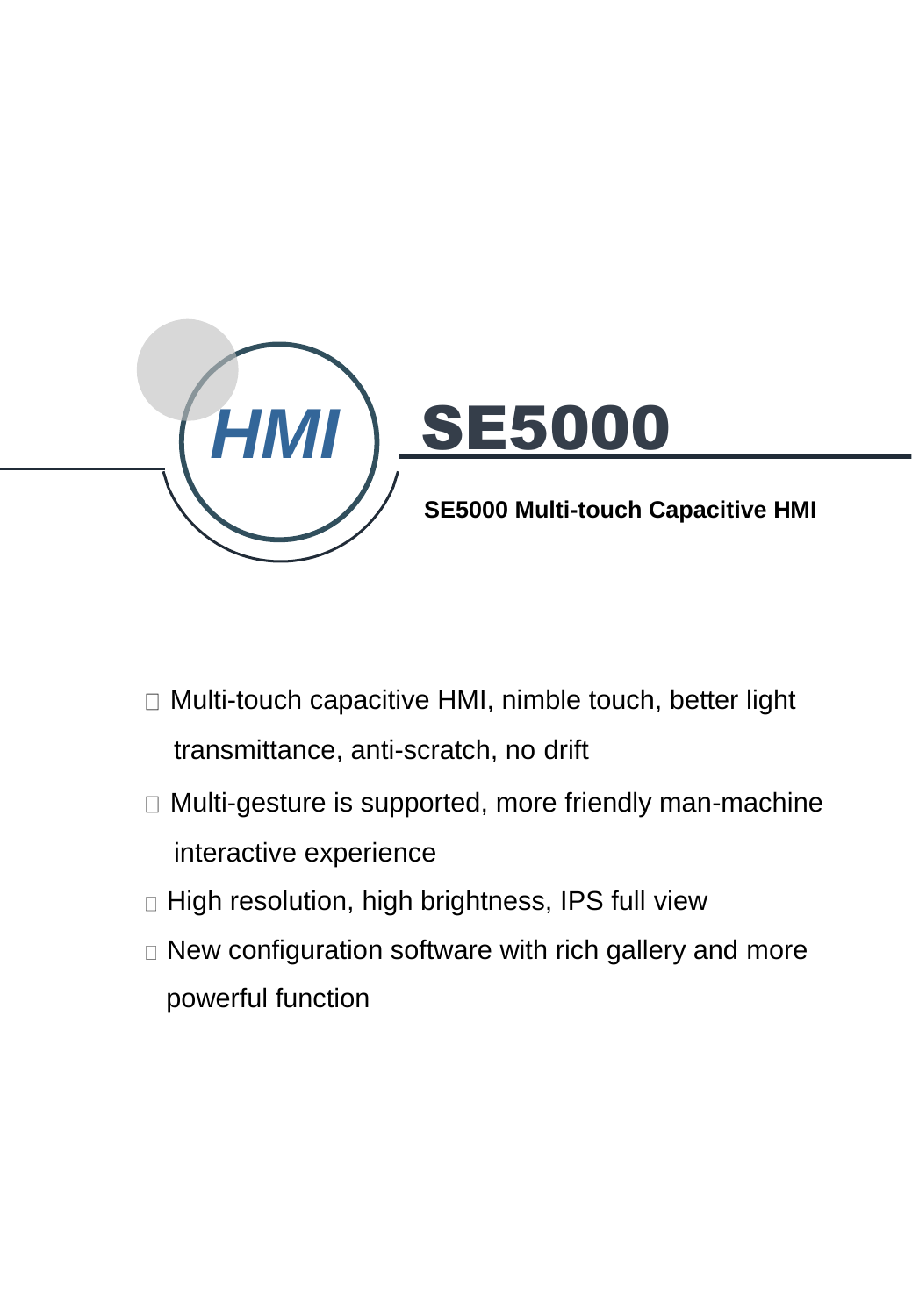# **SE5170**



- Projected capacitive, multi-touch Glass+Glass touch screen.
- 17inch 1280\*1024 IPS LCD, high brightness, high contrast ratio, full viewing angle.

01

- Aluminum panel, metal frame, exquisite and metallic appearance, with only 31mm thickness.
- Industrial isolation power supply, spray coating treatment and applicable to various harsh environment.
- SD card Supporting.
- USB Device 2.0, high speed software downloading.
- USB Host: Supporting USB Disk/USB
- Keyboard/Mouse expanded device etc.
- Complied with RoHS certification.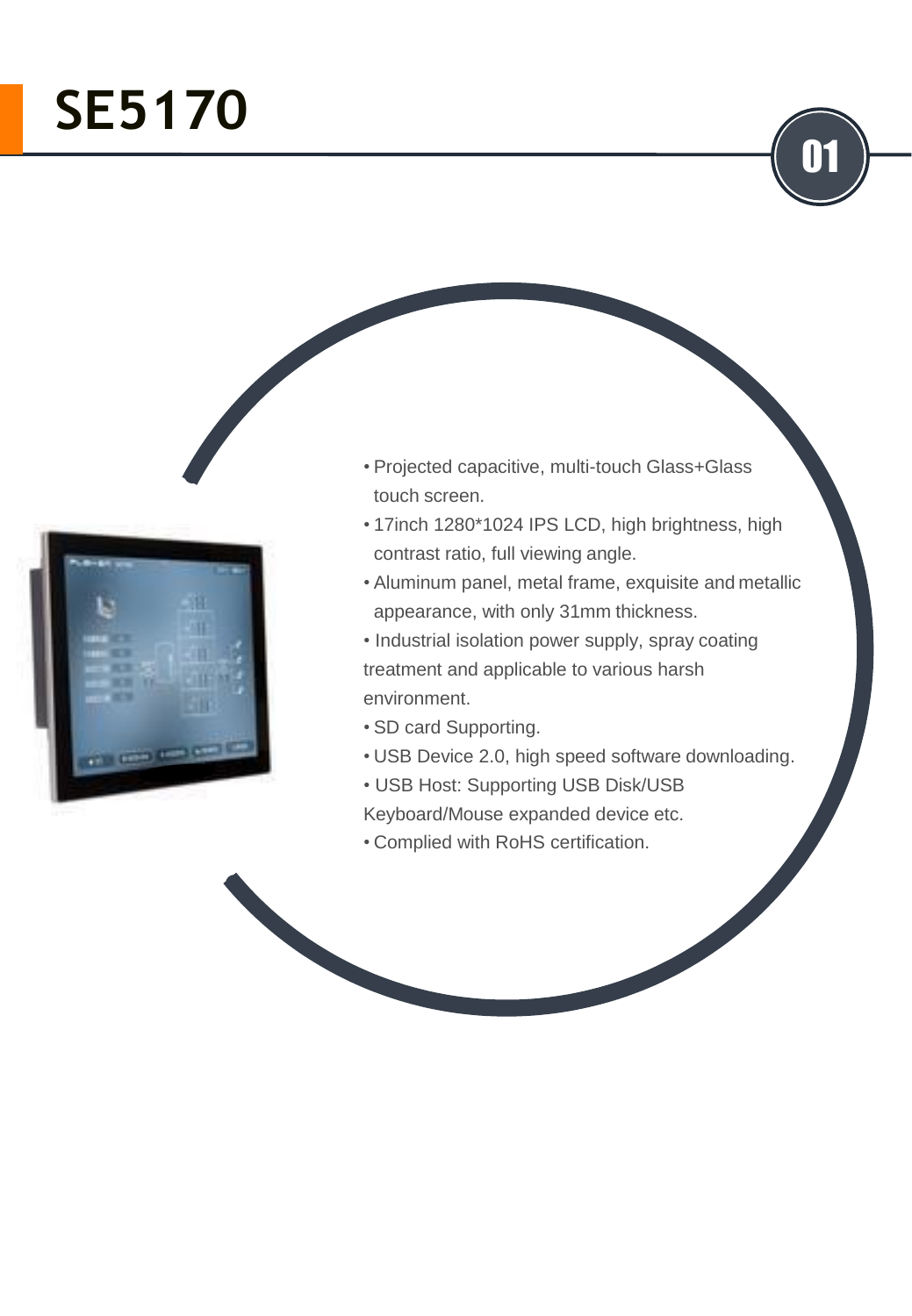# **Technical Parameters**

2



| Display:               | 17" TFT LCD                                  |
|------------------------|----------------------------------------------|
| Resolution(W x H):     | 1280×1024                                    |
| Colors:                | 16-bit colors                                |
| Brightness:            | 350cd/m <sup>2</sup>                         |
| Backlight:             | <b>LED</b>                                   |
| <b>Backlight Life:</b> | 50000 hours                                  |
| <b>Touch Panel:</b>    | Glass+ glass multi-touch capacitive HMI      |
| CPU:                   | 800MHz ARM Cortex A8                         |
| Memory:                | 256MB Flash + 256MB DDR3                     |
| RTC:                   | <b>Built in</b>                              |
| Ethernet:              | 10M/100M Ethernet                            |
| <b>USB Port:</b>       | USB Device 2.0*1, USB Host 2.0*1             |
| Download Project:      | U-disk/USB Device/Ethernet                   |
| <b>COM Port:</b>       | COM1/COM2: RS232/RS485/RS422;<br>COM3: RS232 |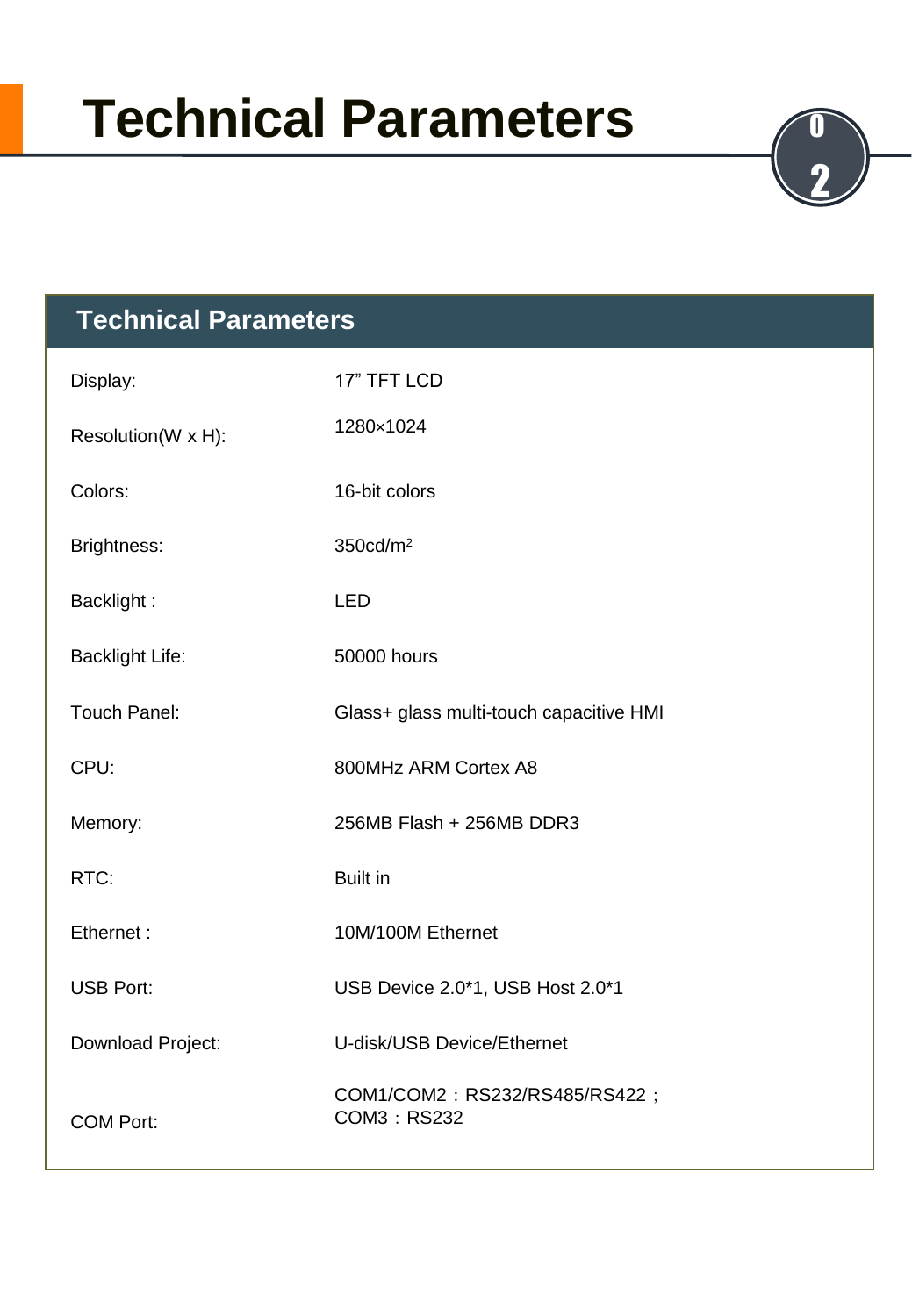# **Specifications**

#### **Electrical Specifications**

| <b>Power Consumption</b> | $<$ 18W                                                                   |
|--------------------------|---------------------------------------------------------------------------|
| <b>Input Power</b>       | DC24V, Input Range: DC 18V~28V                                            |
| <b>Power Protection</b>  | Isolated Power, protected from thunderstrike and surging                  |
| Power Down Allowed       | $<$ 5mS                                                                   |
| CE.                      | CE, complied with EN61000-6-2:2005, EN61000-6-4:2007                      |
| RoHS                     | Complied with RoHS; Surge Immunity: ±1KV, EFT: ±2KV,<br>ESD:4KV, Air: 8KV |

3

#### **Others**

| <b>Opercating Temperature</b> | $-20 - 70^{\circ}$ C      |
|-------------------------------|---------------------------|
| Storage Temperature           | $-30 - 85^{\circ}$ C      |
| <b>Operating Humidity</b>     | 10~90%RH(No condensation) |
| <b>Vibration Endurance</b>    | 10~25Hz (X/Y/Z 2G/30Min)  |
| Cooling                       | Natural air cooling       |

### **Environment Specifications**

| Degree of Protection  | Front IP65(with NEMA panel), Back IP20                                                                                                                      |
|-----------------------|-------------------------------------------------------------------------------------------------------------------------------------------------------------|
| <b>Shell Material</b> | Front cover made by aluminum, and the surface with hard oxide<br>treatment; Back cover made by galvanized sheet and the surface<br>with dry spray treatment |
| Installation          | Wall mounting                                                                                                                                               |
| <b>Dimension</b>      | $392\times325\times62.5$ (mm)                                                                                                                               |
| Weight                | About 5800g                                                                                                                                                 |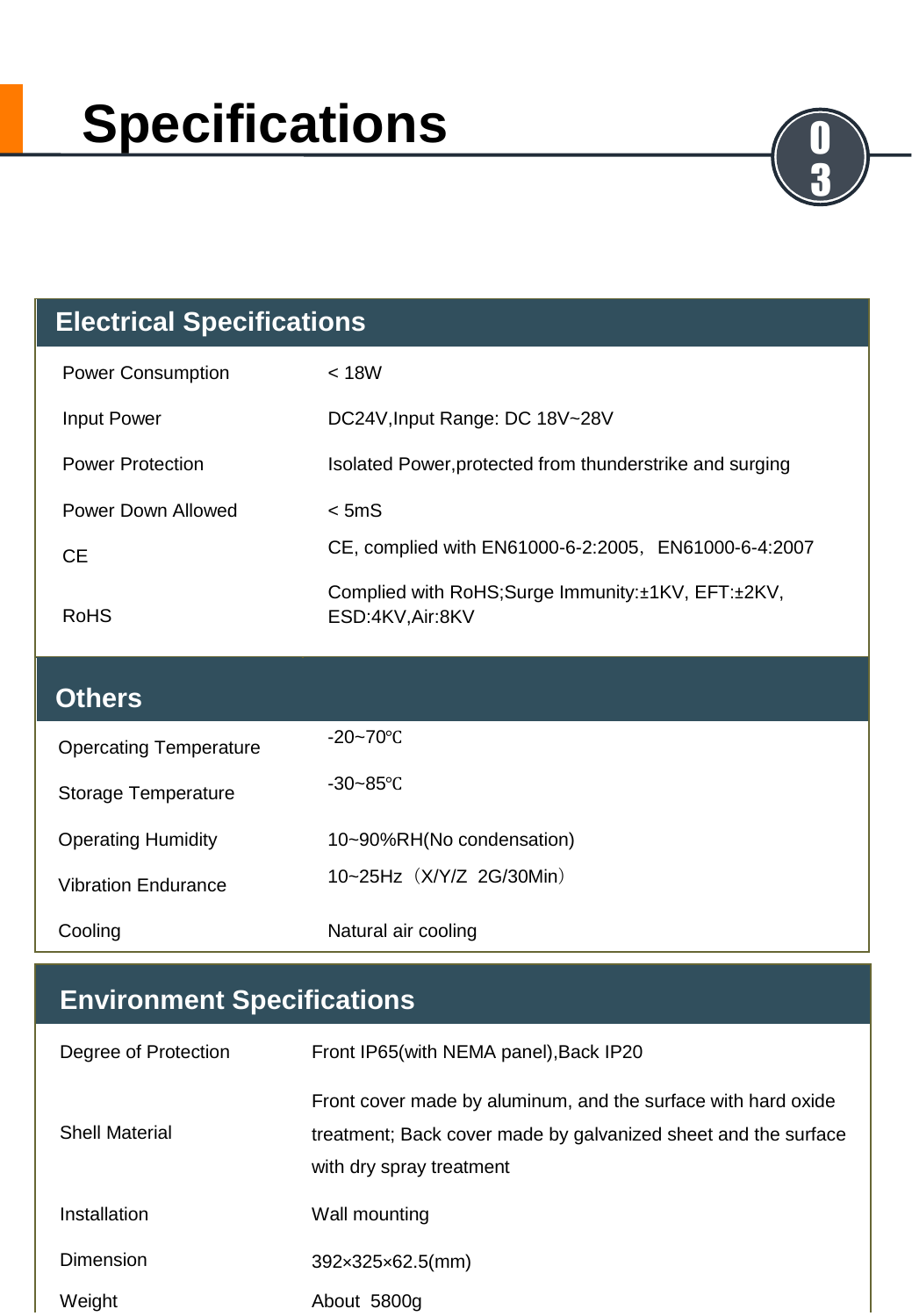### **Ports Specifications**



|           | Pin1             | $Rx-(B)$                |
|-----------|------------------|-------------------------|
| Pin5<br>× | Pin <sub>2</sub> | RxD_PLC (COM1 RS232)    |
|           | Pin <sub>3</sub> | TxD_PLC (COM1 RS232)    |
|           | Pin4             | Tx-                     |
| Pin9      | Pin <sub>5</sub> | <b>GND</b>              |
|           | Pin <sub>6</sub> | $Rx+(A)$                |
|           | Pin7             | RxD_PC/PLC (COM3 RS232) |

#### **COM2/COM4**(**9DB**)

**COM1/COM3**(**9DB**)

 $00000$  $0000$ 

**Power**

 $Pin3$  $Pin2$  $Pin1$ 

Pin1

Pin<sub>6</sub>

| Pin1             | Pin5 |
|------------------|------|
|                  |      |
| Pin <sub>6</sub> | Pin9 |

| Pin1             | $Rx-(B)$             |
|------------------|----------------------|
| Pin <sub>2</sub> | RxD_PLC (COM2 RS232) |
| Pin <sub>3</sub> | TxD_PLC (COM2 RS232) |
| Pin4             | Tx-                  |
| Pin <sub>5</sub> | <b>GND</b>           |
| Pin <sub>6</sub> | $Rx+(A)$             |
| Pin7             | -------              |
| Pin <sub>8</sub> |                      |
| Pin <sub>9</sub> | Tx+                  |

Pin8 TxD\_PC/PLC (COM3 RS232)